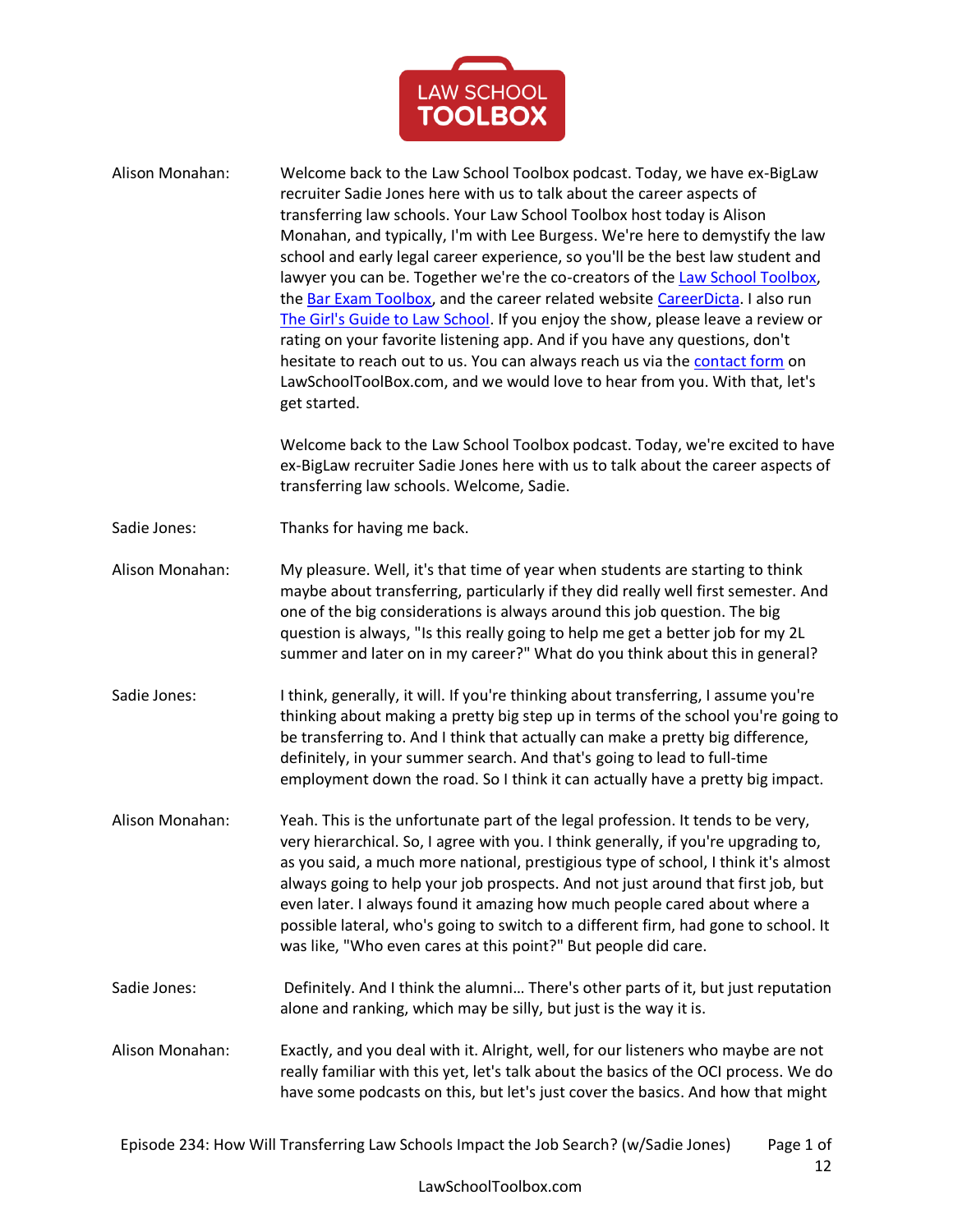

work for people who do end up transferring to a new school, because that can get a little bit complicated.

Sadie Jones: It can, and it can be a little chaotic and a tight fit with the transfer process. So generally with OCI, you are going to bid on the employers that you want to interview with. And then depending on the school, employers may get a choice of students. The hiring schools, they don't get a choice of students; it's all just a random lottery. So, it's sort of where you rank the employers and how it fits into the slot. And then you get your interviews and you do it all during a week or two, generally at a hotel, and you are going through this speed dating process of interviewing with a lot of employers in a short amount of time. And that's really how many students find their 2L jobs. The issue for transfer students is that the transfer process is happening at the same time that the bidding process is happening – probably late spring. And you're probably finding out, making a decision about transferring as you're leading into almost OCI. So you're making this quick leap to, "Okay, now I go to the school, and I'm going to interview for places at this school."

- Alison Monahan: Yeah, that's what I was going to say. The complicating factor is that these kind of overlap. So, I definitely knew of people who had signed up for OCI at their original school and were fully planning on going through that process, and then they got word that they were able to transfer, and within a matter of days, suddenly were bidding on firms at OCI at this new school. It worked out well for most people, but it was definitely kind of a chaotic process.
- Sadie Jones: Yeah. And so I think you need to be prepared for that going into it, but generally, doing OCI at the school you're transferring to, which most likely is a much higher-ranked school, is going to be better for you, give you more opportunity. Some people may be transferring from a school that doesn't really have much OCI, so they may not even be as familiar with the process. So, it's a good idea to educate yourself on what's going to be involved, so you can jump in and be ready.
- Alison Monahan: Right. I talk to people definitely who said, "Firms that would not have looked at me a week ago at my old school are now welcoming me into these interviews with open arms. This is kind of crazy. I had no idea." So, I think you just want to be aware of the process, understand what the deadlines are, how that's going to work, basic logistics around bidding, where might you want to be bidding, that kind of thing. It might have already happened, so you need to figure out how you're going to slot into that. But the reality is, these top schools that do take a lot of transfer students, they have a process.

Sadie Jones: They definitely do. And as we've recommended in the past just for OCI, if you don't get a slot with the place you want, there's always a chance to write into them directly, even show up on the interview day and get in. Generally, that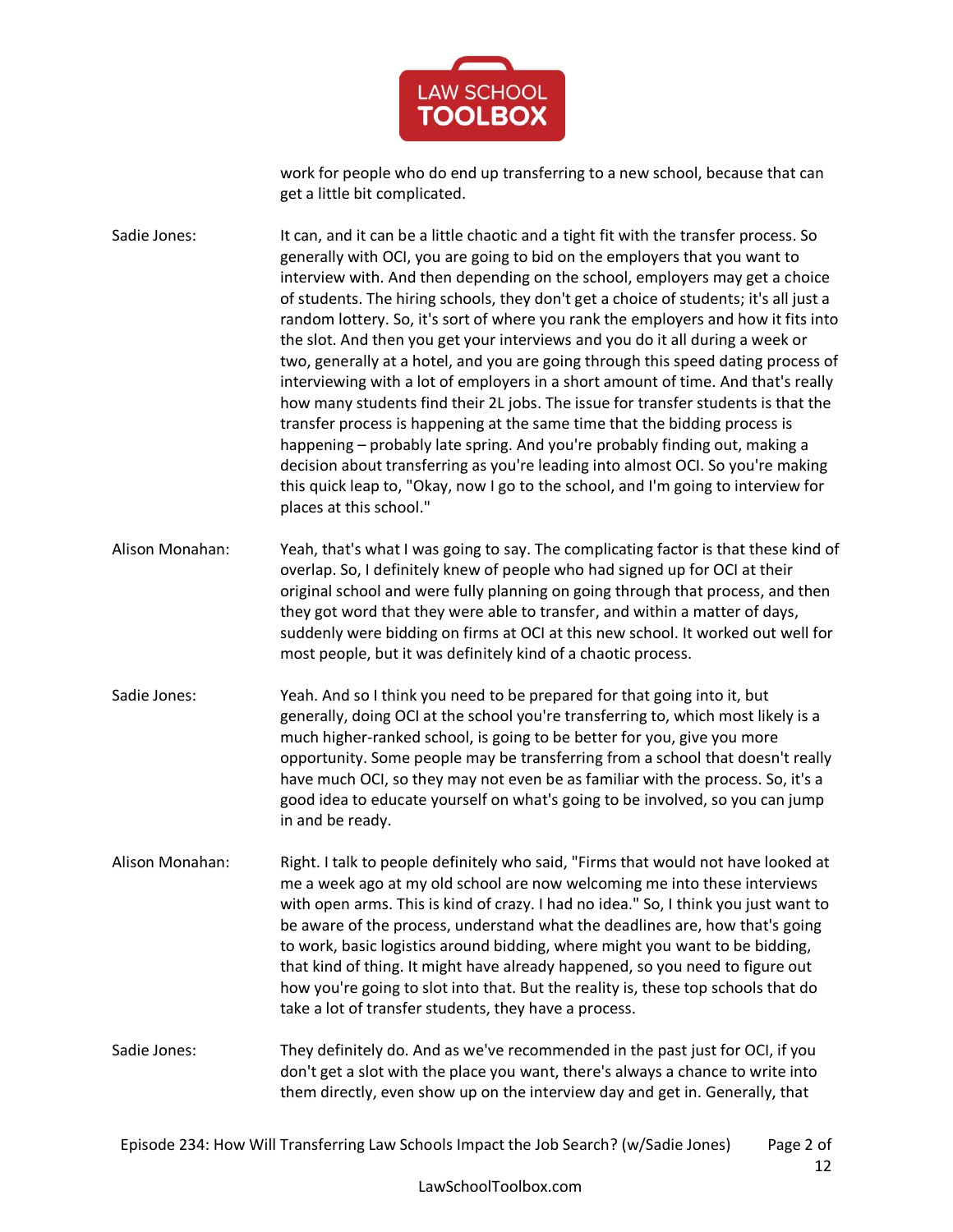

reflects well on you that you care enough to make the effort. And I would say that if you're writing in, you should definitely explain that you are a transfer, you're late to the process. That's fine. Everyone understands that.

Alison Monahan: Yeah. I think it's mostly a question of, you need to figure out where you're going to need to be, what you're going to need to be doing, how much lead time you have on all this. If you are going to think about transferring, you need to be ready to jump in if that happens for you.

Sadie Jones: Definitely.

Alison Monahan: Because this will happen all before classes actually start.

Sadie Jones: And something that I think comes up that not everyone understands is, you are only going to have your transcript from the school that you were transferring from. And the firms know that; there's no issue there. It's not like they expect you to have grades from the other school, or going to be confused or not know what it means. Also, if you've transferred to the new school, they're going to assume that you've done well enough to transfer, and that's fine.

Alison Monahan: Right. And my impression is firms actually love transfer students because it showed that you did really well and also that you have ambition.

Sadie Jones: Definitely. I mean, it is a process to transfer, and it takes a lot of effort on your part. So I think it is a positive. And I think firms know that you are going to start at this new school and you did that well at the other school. I think they sort of assume you're going to be able to hold your own at the new school.

- Alison Monahan: Yeah, exactly. Alright, what if, say, a firm or an organization was interviewing at the first school but they're not at the new school – maybe more local options? Say you were in a more local market that you think you want to return to. I assume someone can still reach out to them, right? And just explain the situation.
- Sadie Jones: Definitely. You definitely can. You should let them know that you're transferring to the new school, but you still want to interview with them, you're still interested. I'm sure they're going to be thrilled that you want to see them and that you did well enough at your first school. And I also think there are situations where transfers either go through OCI at the first school, or at least start the process. So I think it's not necessarily clear that you are supposed to do it one way or the other. So I think it's fine, as long as you're honest about that you're leaving and where you are, and just make it clear to them. I would imagine they would be interested in talking to you.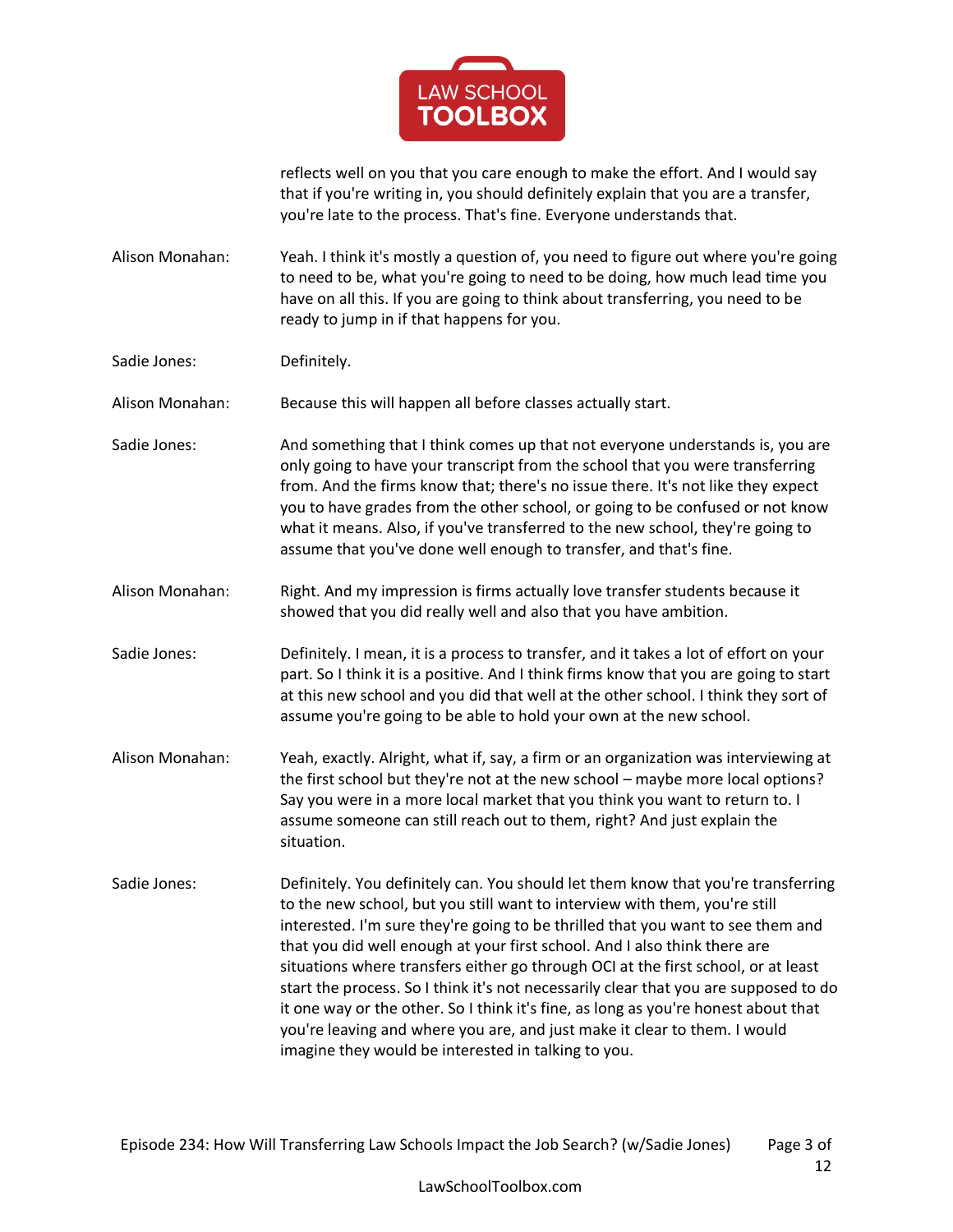

- Alison Monahan: Yeah, I don't really see why you would turn down the top student at your local school who's decided to transfer to Harvard. I mean, they're going to be like, "Great, you're still are considering us? Awesome."
- Sadie Jones: Exactly. So, I think you just need to be proactive.
- Alison Monahan: Right, exactly. Figure out what you want and ask for it. Well, do you think it matters later on that much in a legal career, say, if you're lateraling? If someone transferred after first year, do firms look at that, where you started? Do they only look at the graduation school? What's most important down the road?
- Sadie Jones: I think it depends where you are down the road. I think that earlier on you may put that you transferred. I think if you're well into your legal career, they may only even see the school you graduated from. It's more if you're looking for summer or new jobs that you would have that. It definitely doesn't reflect poorly. Again, I think it can reflect well on you that you moved up, that you did that well at the first school to transfer. So, I think it's a positive for your career long term. And I just think that if you are moving up enough levels in the school, it is going to make an impact on your choices later on.
- Alison Monahan: Right, because later on that website, they're only going to have basically, "Soand-so graduated from this school." It's like, "Great, okay, I'm hiring this fancy lawyer. Amazing!" Yeah, I think generally speaking, it's going to give you some more options. That being said, are there any downsides to transferring from a job search point of view?
- Sadie Jones: I don't really know if there are downsides. I have seen situations where they are not transferring enough up the chain in schools that necessarily make sense to an employer. So I think there are situations where you sort of need to explain why you are transferring. Sometimes it is the location.
- Alison Monahan: Right, or more like personal, family reasons, that kind of thing.
- Sadie Jones: Exactly. But be prepared for that, because I think that employers expect that if you're transferring, you're transferring from one tier of schools to another tier of schools. It's not just like, "Oh, I was moving up 10 rankings." Usually, it's a pretty significant difference. So that's a situation where I do think maybe you need to explain it, because it might just kind of raise a question of, "Why? Why did this happen?"
- Alison Monahan: Yeah, I agree with that. I mean, there are a number of valid reasons to transfer, but I think most people do it largely to improve their positioning. Somebody said too if you want to transfer into a school in a market that you want to work in or something like that, and for whatever reason you weren't able or didn't apply to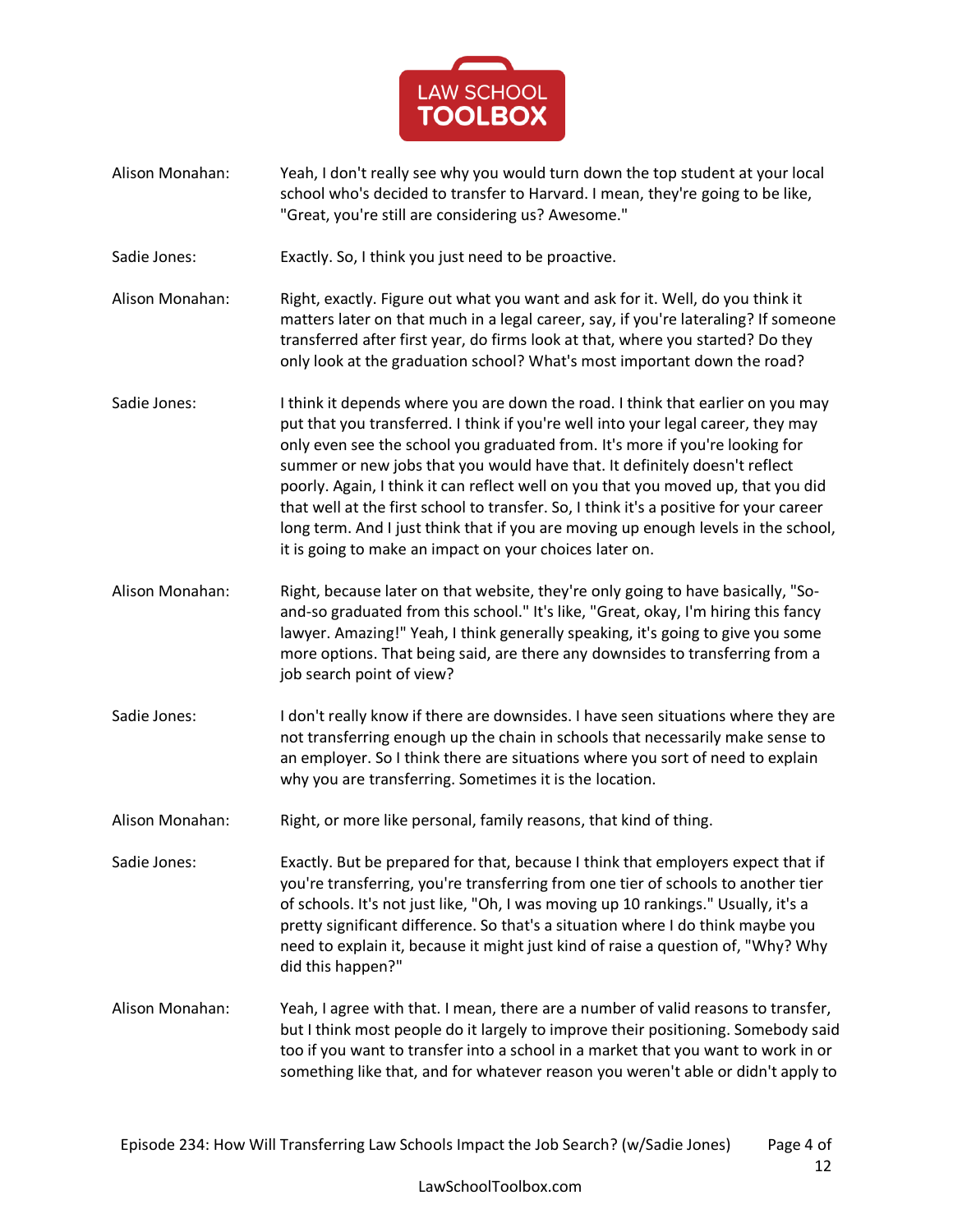

or something the first time. But yeah, generally speaking, if there's not a big jump, people are at least going to be curious about that.

Sadie Jones: Yeah. So I think I would just be prepared to talk about it, and there probably was a reason.

Alison Monahan: Right. Presumably you didn't do this just for fun.

Sadie Jones: Yeah, exactly. So, I think you just need to be able to explain it.

Alison Monahan: Yeah. I think another thing that comes up – this isn't directly related to the job search, although it's indirectly related – is the money question. So, if you've got a great scholarship at your first school and you have the opportunity to upgrade but you may be paying full price or close to full price, I think that is something people definitely are considering, and want to be considering. Because if you do have significant student debt that's going to, in some ways, limit your options say that you want to do public interest work or something – that being said, you've also got the possibility that this new school might have an LRAP program that can help you pay back your loans and that kind of thing. So, I think this is a question we get a lot and it's very personal, but it's definitely something to keep on your radar.

Sadie Jones: Yeah. And I would say if you are in a situation where you just don't think financially that makes sense because you're getting a full ride at the first school, I think you can also explain that to employers later on. Let's say that you graduated first in your class. I think you could explain you had options to transfer, they offered you the scholarship. I think people understand that, too. It also depends, I think, on what the first school is. Is it just kind of the next tier down, or is it way, way down, where their employment rate is very low, their bar passage rate is very low? I think there are ranges in terms of where people are. But I also think you can explain that. I've seen that a lot. I didn't pay anything to go to the school, and I feel like I got a good education and did well.

Alison Monahan: Right. Yeah, I think one of the issues there is, you have to continue doing well. So, this is also another issue that comes up. Often times people worry, if they're thinking of transferring, they think that the competition is going to be higher at this new school, and maybe they're not going to do as well. But there's also a risk to staying where you are, right?

Sadie Jones: Definitely, especially if you're first or second in your class, I think there's a lot of pressure to stay there. And I think some of the lower-ranked schools are more competitive than the high... I can think of a few where I've heard that it's very cut-throat. And part of that is, people are trying to transfer after 1L year. I've seen that transfers generally do very well at the school that they transferred to, even if they were coming from a low-ranked school. If they did really well at the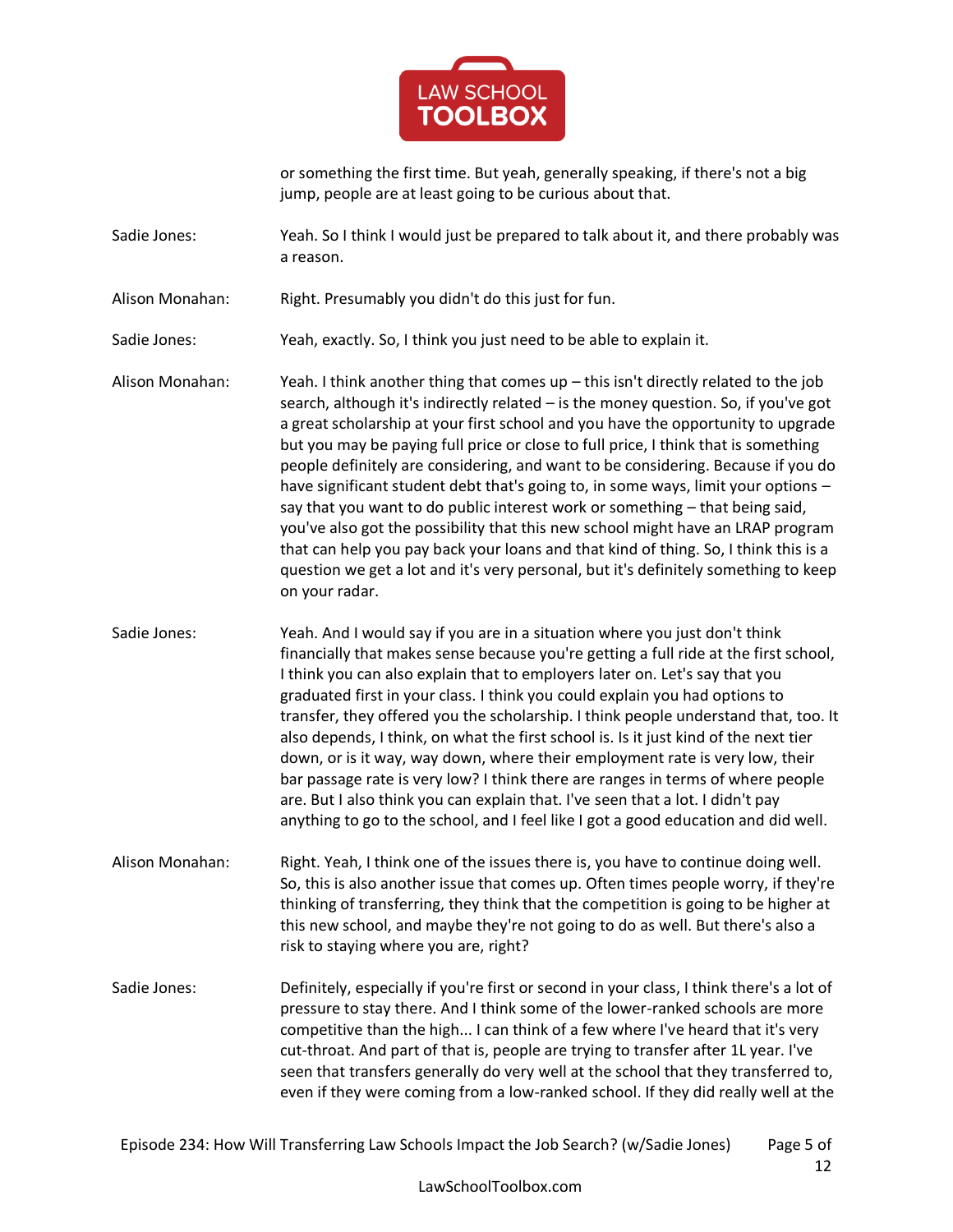

first school, usually they have the right experience and I've noticed that their work ethic is usually very good. So I haven't really seen that problem, in terms of transfers that I've seen. And I think it is a really big worry for people, but I would say, keep doing what you were doing, that you did that well.

Alison Monahan: Yeah, I think that's absolutely right. I think people overestimate certainly the work ethic, and probably the brain power of the average student at a topranked school. Not to say people aren't smart and don't work hard, but if you are literally at the very, very top of your class at any law school in the country, you are going to be equally competitive and probably work harder because you are more paranoid than somebody who's just kind of middle to bottom of the class at a fancy school.

Sadie Jones: And the other thing to keep in mind is, most of the top schools barely have grades anymore.

Alison Monahan: Right. That's right.

Sadie Jones: So, I think some students don't even realize that when they're transferring, because they're immediately in this percentage, they know exactly where they fit in. And I would say to them, "You know that you won't have any way to measure that at the school year transferring to." Now, usually different schools do in different ways, in honors or a high honors or a middle of the road. But usually there's no way to distinguish where you are within this bucket of each third of the class. So, I think you'll probably find that easier as well.

Alison Monahan: Yeah, that's a great point. I mean, we were literally not allowed to calculate a GPA, there was no class rank. I have literally no idea where I graduated. It just wasn't something that you were even told. I'm sure somewhere the school had a list, but they wouldn't tell any... I think they gave a prize to literally the first, like the very top student, and everyone was kind of shocked, like, "Oh, I didn't know that person was top of the class." It was just one of those things you had no idea about.

Sadie Jones: Exactly. And actually, that's probably something to also keep in mind just culturally, that if you're used to this sort of competitive or knowing you're ranking and you're going into a school that doesn't have that, you have to let that go.

- Alison Monahan: Which I think can be a relief.
- Sadie Jones: Yes. I would think so.
- Alison Monahan: Yeah. I know somebody who worked with us when I was a clerk, and she had transferred to Harvard, and she said one of the reason she did it was that she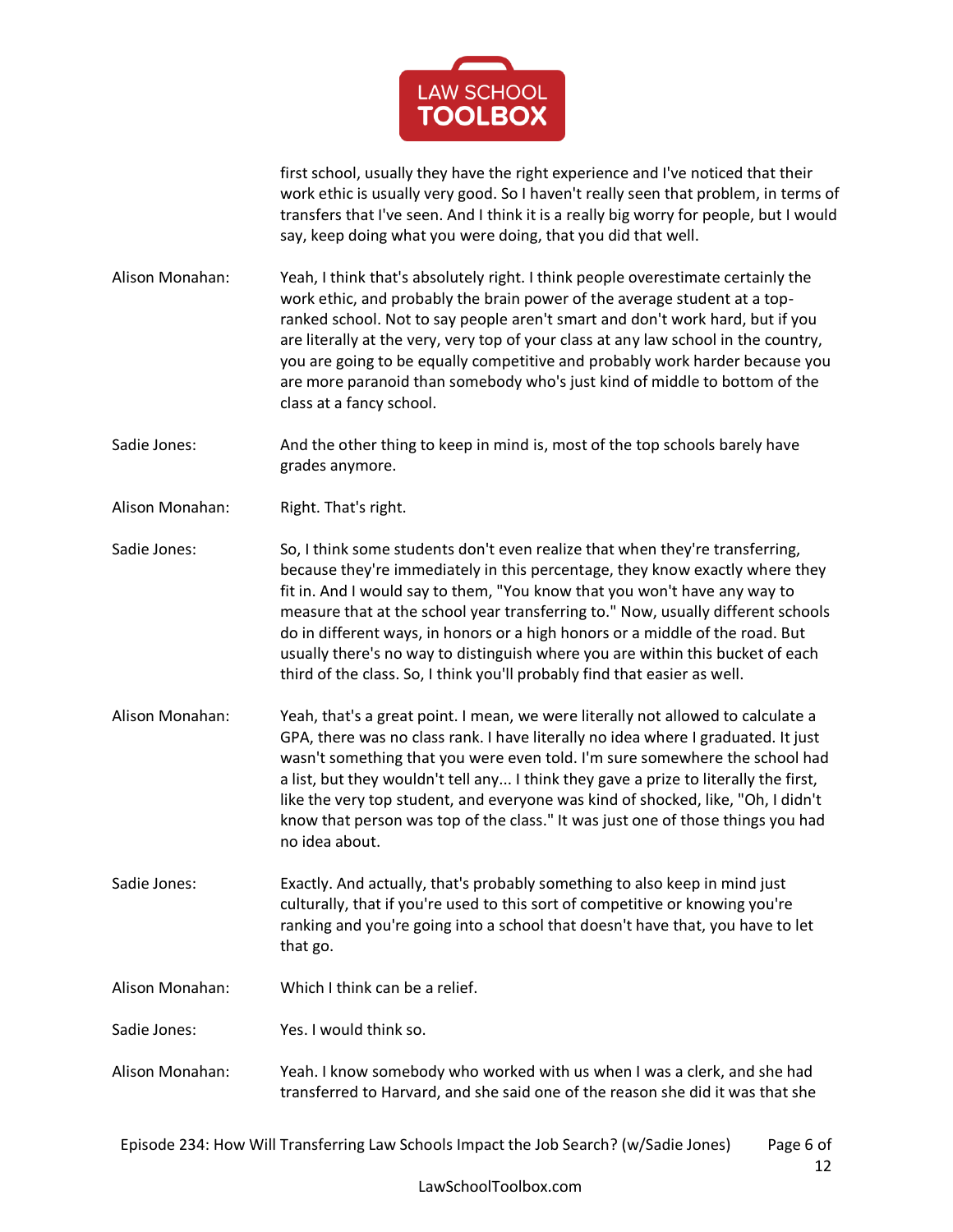

didn't want to have to keep being that concerned about her grades for the next two years. Of course, there were tons of other opportunities which we'll get to in a second, but one of the key reasons was, "My grades will just be less important, and then I can focus on doing other things."

Sadie Jones: Yeah. I think that's the best attitude to go into the transfer.

Alison Monahan: Yeah. Alright, let's switch gears a little bit. Let's talk about some other types of career-enhancing options that might be available to a transfer student that is not available at their current school. What can people expect, other than just having way more firms on campus interviewing?

Sadie Jones: Yeah. I think there are other options to sort of enhance everything. So, clerkships are obviously competitive, and a lot of times are only from certain schools, or do really well at certain schools. And so, I think that's a good experience for you in terms of learning and growing in your writing, and also will open more opportunities later on for jobs. So, that's one example. Externship or internships – I think there are a lot more options at the top schools, and you will get help in terms of how to find these things. I think also career services. It varies. It varies in the top schools.

Alison Monahan: I'm going to say, "Hmm, I'm going to push back on that a little bit."

Sadie Jones: But I think that they do want to place you, and now all career services want to place you. But I think, yes, it does vary, but there are some that may offer…

Alison Monahan: Regardless of how good or poor you think your new career services office might be, at a minimum, I think you're totally right, that they just have options that may not exist at other places. So, you may have clinics at this new school that you would never have seen before. They just have more resources. And things like federal clerkships from a top school – that whole process is sort of laid out for you. People are not surprised if you ask for recommendations. There will be presentations about getting a clerkship. There will probably be presentations about becoming a legal academic. All these things, these doors that suddenly open up in ways that I think...

Sadie Jones: I also think alumni...

Alison Monahan: Yeah, for sure.

Sadie Jones: Your networking opportunities are huge. There are some schools where the alumni network is so important, and just who you can be reaching out to, who will talk to you.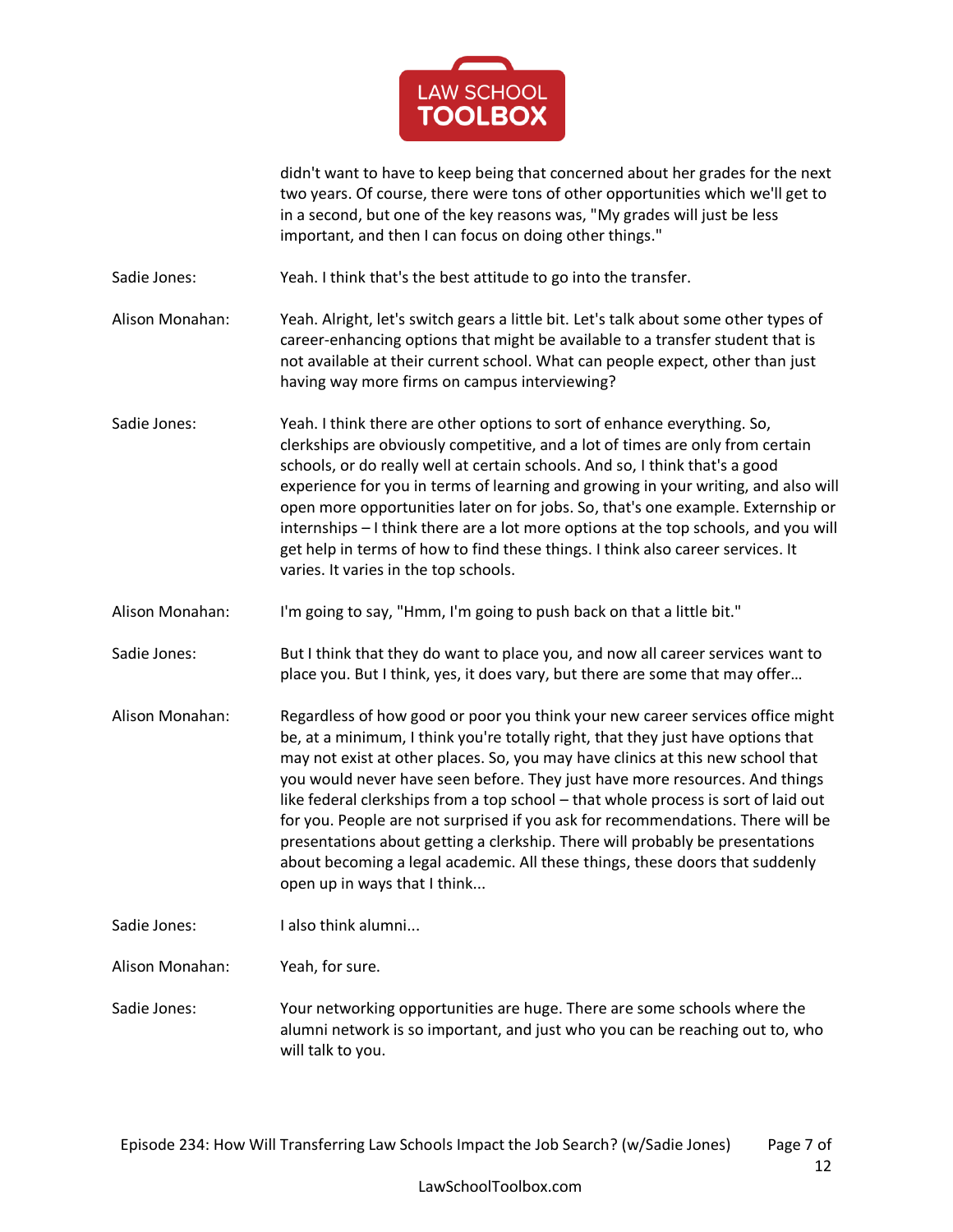

Alison Monahan: Right, exactly. It's always if somebody comes and they say, "Hey, I graduated from your law school. I have a question about this" – I'm probably going to answer that question. I mean, I might answer that question if they just approach me. And typically, I do if they're like, "I'm a law student, and I have a question." But a lot of people will not do that because it's not their actual job. Sadie Jones: Yeah. And if you're looking for a job at a place where if you look at where the lawyers went to school, and it was all these top schools, then you are more likely to have something in common with them that you can reach out to them about. Alison Monahan: Yeah, the reality is there's certain types of jobs that are easier to get if you went to a top school. Do you want to top federal clerkship? Top school. Do you want a BigLaw job? Top school. Do you want to be in some very well-known public interest organization? Even that, actually often requires a top school, which people are surprised about. Sadie Jones: Yeah, even the public defender, the DA's office, even jobs that are not paying that well can be really competitive. Alison Monahan: Yeah. So, if you're listening to this in your thinking, "Well, I'm not interested in BigLaw, maybe I should just stay where I am" – totally legitimate choice, but you should also look at these other opportunities and also opportunities for funding. So yeah, if you're thinking about, can you get funding either for the summer or after school or something like that  $-$  a lot of these top schools either do funding, and/or they do loan repayment. So, in some ways, it still can make sense to you, even if you are not interested in these kinds of classically large school, big fancy jobs. Sadie Jones: Definitely. I just think the options are more open. And I don't think that these doors are closed to you if you go to a lower rank school. You see people that do really well even at these fancy jobs who went to a lower rank school. Alison Monahan: Oh, absolutely. Sadie Jones: But it's just going to be much harder. Alison Monahan: Well, the reality is actually, once you get the job, once you get a BigLaw job, people at less prestigious schools are actually more likely to stick around and make partner, which is interesting. So maybe the transfer student would actually be the best of both worlds, because they would have the drive from doing really well at a lower ranked school, but then they have the doors opening from these higher ranked transfer schools, too.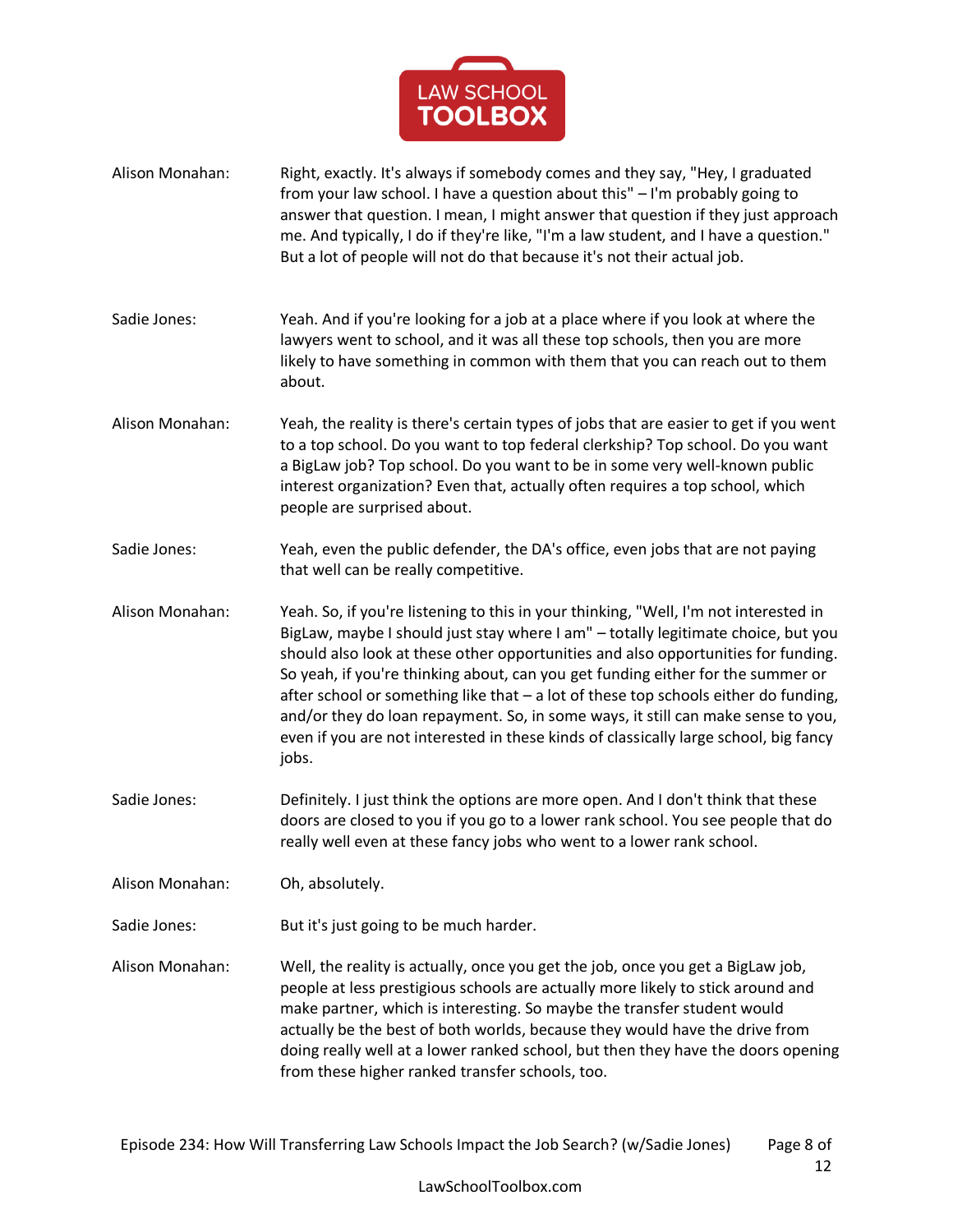

- Sadie Jones: That's really been my experience. They have usually been the super stars of the class.
- Alison Monahan: Right.
- Sadie Jones: And so, I've actually seen where firms are specifically looking for transfer students. That's another thing.
- Alison Monahan: I think they love it. Yeah.
- Sadie Jones: Yeah, it's definitely a positive, and you see it more and more. I think it used to be less common.
- Alison Monahan: Yeah, and then there are also certain schools where they're just pathways in certain areas. If you're at a lower ranked school in New York, there are certain schools you transfer to. If you're at a lower ranked school in the Bay Area, there are certain schools you'd typically apply to transfer to. People know that this happens.
- Sadie Jones: Definitely. And actually, something to keep in mind just about the decision and situation like that is, if you know that you are definitely going to work in that market and you're kind of at a school that's more regional, but is okay regionally and people are recruiting from that school regionally, then I think there are situations where it may make sense to stay and be the top student there, because you'll have the exact same opportunities. The issue is if you're not sure if you want to stay there, it may be a lot harder to get into a different market.
- Alison Monahan: Yeah, let's talk about that, because I know sometimes people do want to upgrade their school for geographic portability. If you're not really tied to a certain area where your current law school is, I think there is a strong argument for if you can upgrade to a more national school. How do you think people should think about this?
- Sadie Jones: It is hard to know where life is taking you. So, you may be sure that you are going to stay and then your spouse, it turns out, is a professor, and so you're going to have to just live wherever. So, there are situations where you just don't know where you're going to end up, so I will say that the more national schools are going to give you, again, the most options and the most flexibility. But I do think if you are completely sure that you want to be in that market and they're paying for school, and you know you're going to stay, and you're at the top of your class, then I can understand making the decision that it's not worth it to transfer. But I think if you're not really sure where your life's going to end up, it does give you more options to be at a national school.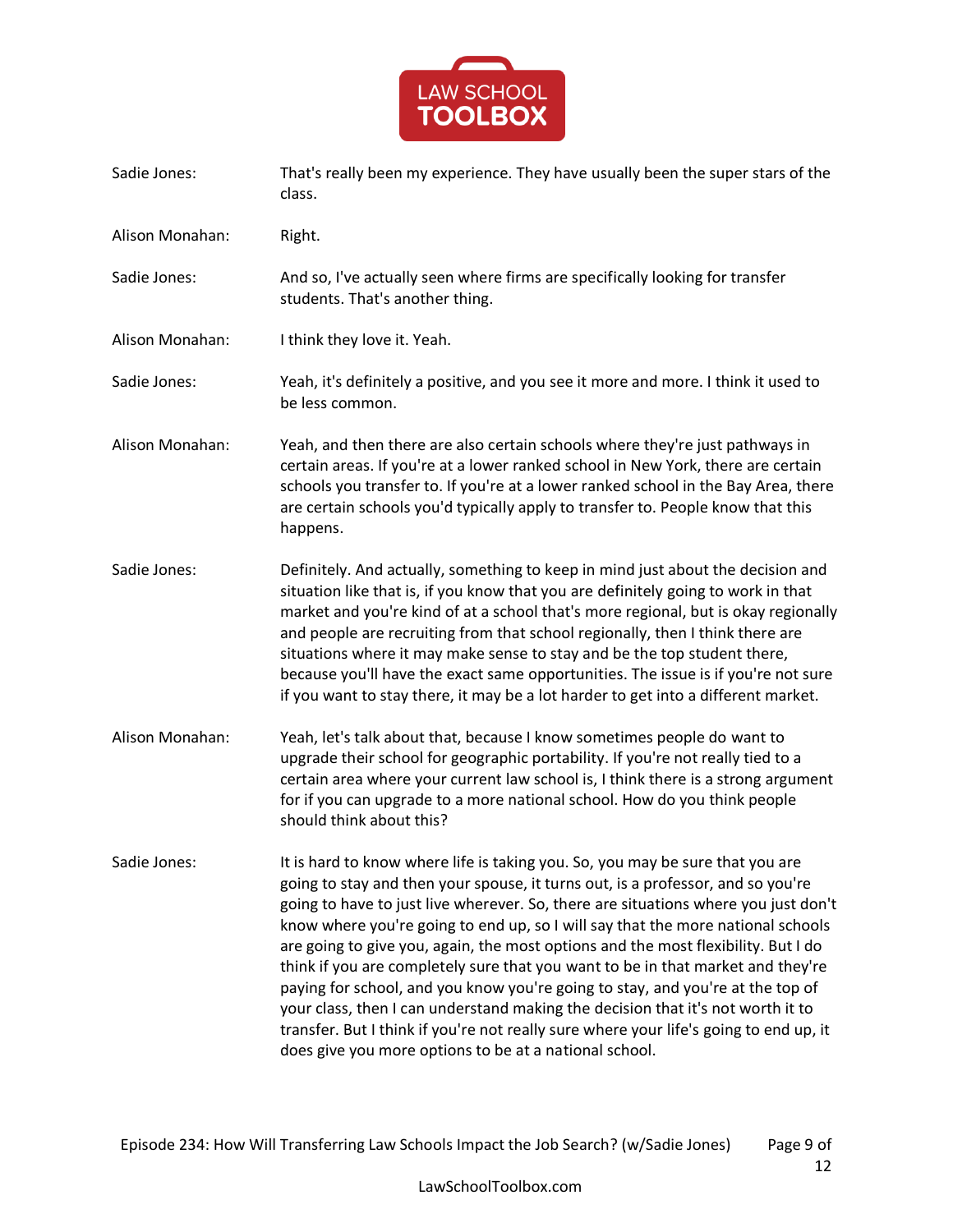

- Alison Monahan: Yeah, I think that's right. And again, like you said, it kind of depends where you're starting. Sometimes I talk to people who are at schools that are in California, unfortunately may be on the verge of closing, and they're considering staying there and it's just like, "Well, I think you need to look at this long term." What happens if this school gets de-accredited, which is completely possible in this current environment, if they don't get their bar passage rates up? There have been schools recently that have been de-accredited in California. That's a tough call, but I think there are definitely some reasons where you might just want to jump ship and get out.
- Sadie Jones: And if you think about it, it's always going to be on your resume. You're always going to have gone to that school, so I think that is something to keep in mind, like long-term career.
- Alison Monahan: Right. Do you want to be explaining, "Well, actually, when I graduated, they were still accredited, they hadn't shut down yet." It's like, hmm, I don't know, I probably would consider that very carefully.
- Sadie Jones: Yeah, if they're Googling your school and it doesn't exist, that could be concerning. There are things that happen that you wouldn't expect, but I think you can tell if the school is on the verge of that, or even has had those issues in the past. So I think it's all things to keep in mind, but I will say that these better national ranked schools are just going to be more solid, going to give you more options and flexibility later on. And the money question is an individual question, about what you want for your life and what you can do. So, I wouldn't tell anyone, "I think you should go into debt." That's a decision that you have to make. But I do think of you if you kind of weigh the financials, even if you, let's say, do BigLaw for a few years and pay it back, it might really be worth it. So, if money is the issue, I would do the math on those kinds of things.
- Alison Monahan: Right. I think people shouldn't necessarily assume they're not going to get any funding at a school they transfer to. People sometimes think, "Oh, I'll definitely have to be paying full price." And that's actually not even the case in a lot of places.
- Sadie Jones: Yeah, I think that's definitely true. And that's a situation where make sure that you check out all your options and don't just assume.
- Alison Monahan: Right, yeah, it's definitely where you want to be following up with financial aid and making sure you've got everything in on time, whatever they're asking for. Because sometimes people wonder if they should go early decision on transferring and all these things. That often times comes down to, how important is the money to you? Do you want to have any negotiating leverage or not? So, this is all complicated stuff, but I think we are kind of coming down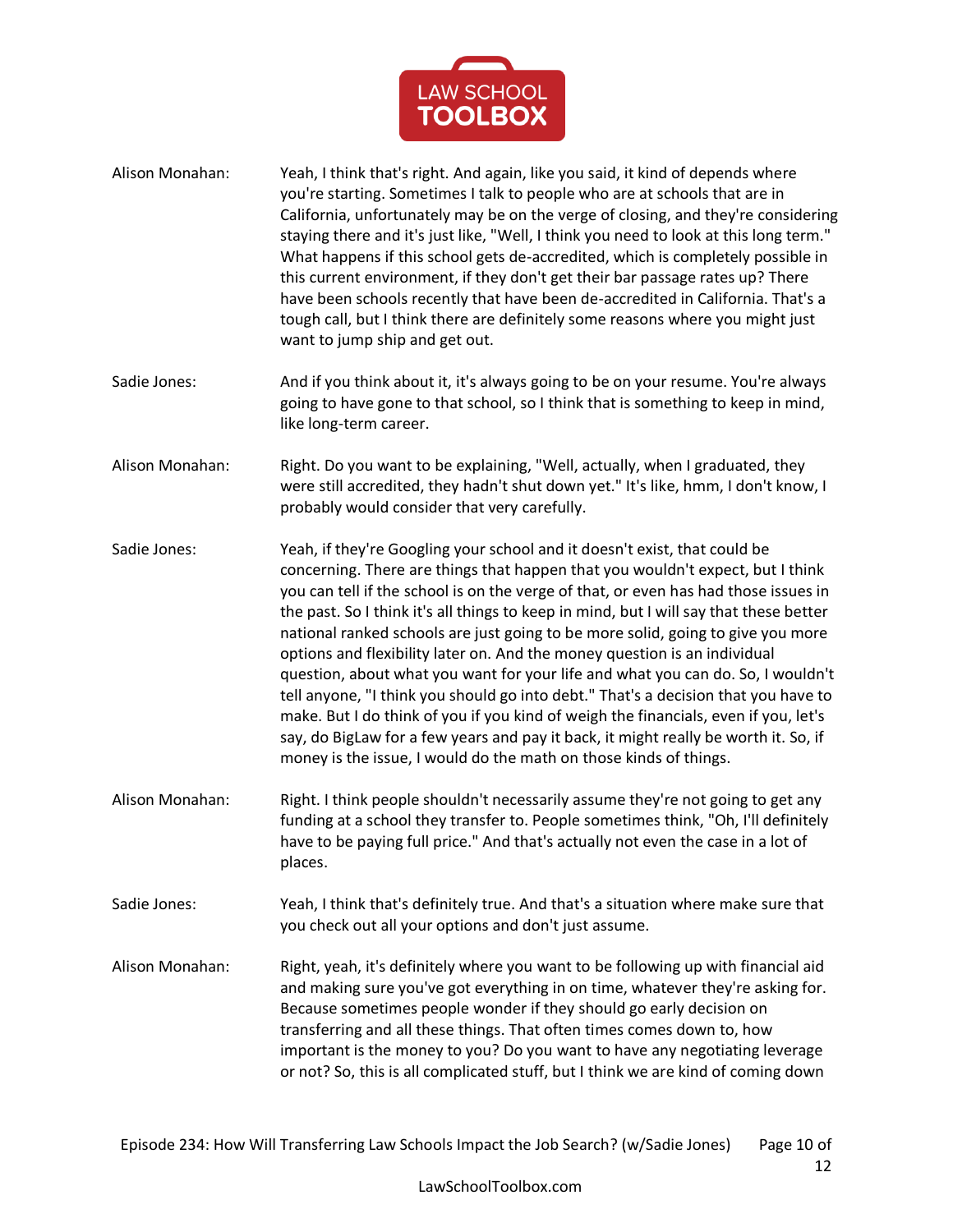

on the side of it's probably going to help you in your first job search, and probably later. Do you think that's right?

Sadie Jones: I think that's definitely right, with the caveat that, again, it has to be a pretty big step up. And I'm assuming that that's what we're talking about with most people. So that's the only thing I would say to keep in mind. I know in California there are a lot of students at Davis that do really well and have a lot of options looking to transfer. And I don't always think it makes sense to transfer from a Davis to a Berkeley, because I do think you get lots of options being at Davis. So again, I am saying that it should be a pretty big bump.

- Alison Monahan: Well, and I think too, there are certain even top schools where their job numbers are not that amazingly impressive. So, you also actually want to dive into that. There's some where it's just like, "Oh, do you want a BigLaw job that's pretty much almost guaranteed?", but that's not the case even at some very top schools. So I think just go in with a little bit of… I don't want to say weariness, or cynicism, but examine the options for real. Don't just listen to like, "Oh well, if I upgrade it's going to all be easy." It's like, "Well, it might still not be that easy." So, you want to make sure you're getting your money's worth if you're going to pay for those.
- Sadie Jones: Yeah. And I would, like you said, look at all the numbers, look at all the details, because I think some people just hear a name and think, "Oh, I know that school, it's seems really prestigious." It doesn't necessarily mean it's the right school to transfer to.
- Alison Monahan: Right. If they talk to you or talk to me we can sort of say, "Well, actually if you look at this particular school, if you're looking at these three options, this one has much stronger job placement numbers in the market you're looking at, versus this other one that maybe doesn't." So, that's actually something we can help you with. Alright, any final thoughts on this?

Sadie Jones: My final thought is that I think that students worry there's some kind of stigma with being a transfer student, and I think it's the opposite, it's a positive.

Alison Monahan: I agree.

Sadie Jones: If that makes anyone feel better about it.

- Alison Monahan: Yeah, I agree completely. I just can't imagine why anyone would ever look down on you for transferring. You did really, really well and you had an opportunity and you took it. Everybody's going to get behind that.
- Sadie Jones: Definitely. And you were a hard worker. It actually shows more.